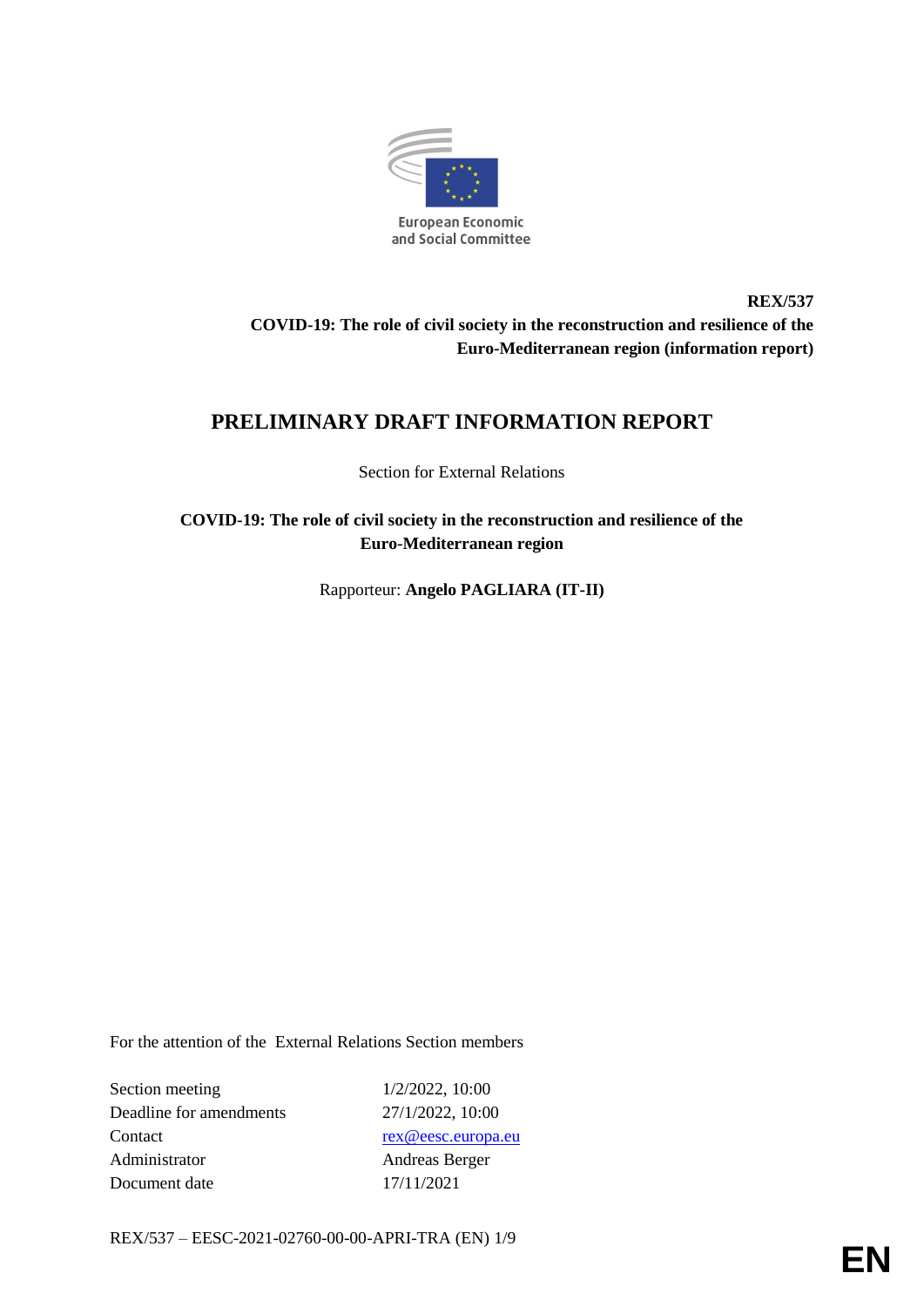| <b>Study Group</b>        | COVID-19: The role of civil society in the reconstruction<br>and resilience of the Euro-Mediterranean region (information<br>report) |
|---------------------------|--------------------------------------------------------------------------------------------------------------------------------------|
| President                 | Ioannis VARDAKASTANIS (EL-III)                                                                                                       |
| Rapporteur                | Angelo PAGLIARA (IT-II)                                                                                                              |
| Members                   | Helena DE FELIPE LEHTONEN (ES-I)                                                                                                     |
|                           | Vitālijs GAVRILOVS (LV-I)                                                                                                            |
|                           | Luca JAHIER (IT-III)                                                                                                                 |
|                           | Dragica MARTINOVIĆ DŽAMONJA (HR-I)                                                                                                   |
|                           | Fernando Manuel MAURICIO DE CARVALHO (PT-II)                                                                                         |
|                           | Manthos MAVROMMATIS (CY-I)                                                                                                           |
|                           | Lidija PAVIĆ-ROGOŠIĆ (HR-III)                                                                                                        |
|                           | Elena SINKEVIČIŪTĖ (LT-III)                                                                                                          |
|                           | Thomas WAGNSONNER (AT-II)                                                                                                            |
|                           | Ozlem YILDIRIM (FR-II)                                                                                                               |
| Expert                    | Diana TOPPETTA (for the rapporteur, Group II)                                                                                        |
| Plenary Assembly decision | 25/03/2021                                                                                                                           |
| Legal basis               | Rule 34 of the Rules of Procedure                                                                                                    |
|                           | Information report                                                                                                                   |
| Section responsible       | <b>External relations</b>                                                                                                            |
| Adopted in section        | DD/MM/YYYY                                                                                                                           |
| Adopted at plenary        | DD/MM/YYYY                                                                                                                           |
| Plenary session No        | $\ddotsc$                                                                                                                            |
| Outcome of vote           |                                                                                                                                      |
| for/against/abstentions)  | $\dots/\dots/\dots$                                                                                                                  |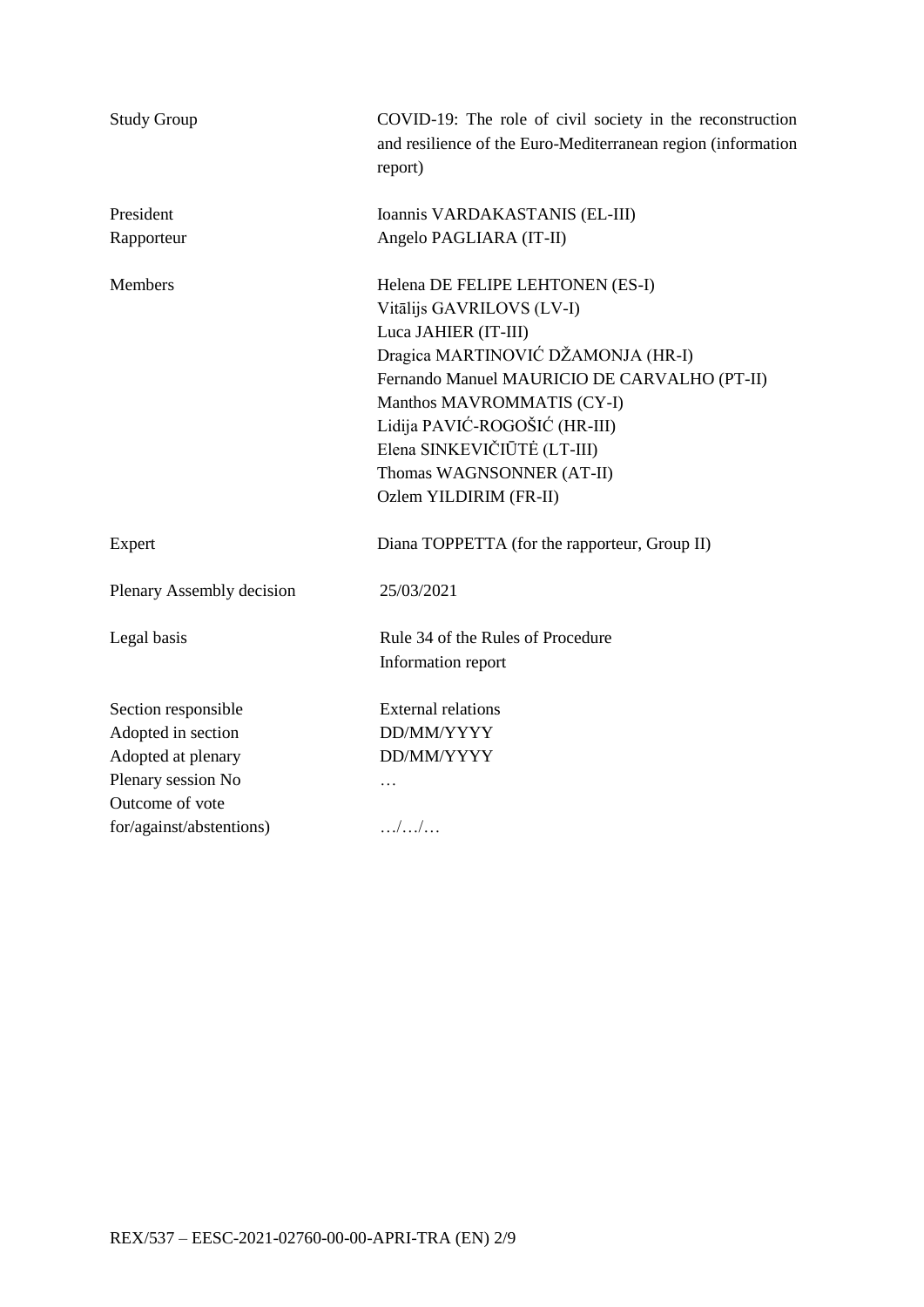## 1. **Introduction**

- 1.1 The pandemic crisis has hit the Euro-Mediterranean region hard, exacerbating existing problems and creating new challenges to add to previous ones. The socio-economic consequences of this are likely to increase inequalities, especially in countries with weak economic and productive systems.
- 1.2 The EESC's Euromed Follow-up Committee has decided to focus on the role of civil society in reconstruction and resilience in the Euro-Mediterranean region.
- 1.3 Civil society organisations from the Euro-Mediterranean region and the economic and social councils of various countries have been involved in drafting the report. A particular and close collaboration has been pursued with Morocco's Economic, Social and Environmental Council, which co-hosted the 2021 Euromed Summit.
- 1.4 This information report therefore has an important added value thanks to the involvement of civil society on both sides of the Mediterranean.
- 1.5 This report complements previous information reports on *Education and vocational training in the Euro-Mediterranean region*, *Digitalisation and SMEs in the Mediterranean region* and *Sustainable Development in the Mediterranean region*<sup>1</sup> .

# 2. **Conclusions**

- 2.1 Civil society worldwide responded immediately to the pandemic, working on the front line and providing assistance and help to the population. In the Euro-Mediterranean area, too, the role of civil society has been crucial in mitigating the adverse effects of COVID-19.
- 2.2 Civil society organisations in the Euro-Mediterranean region have backed up government action by providing essential services and healthcare; they have distributed personal protective equipment and helped to disseminate vital information, especially in remote areas. Their work has also been of paramount importance in cushioning the impact of the pandemic on the most vulnerable sections of society, such as women, young people, immigrants and those with disabilities.
- 2.3 Civil society's active involvement has buttressed solidarity in the Euro-Mediterranean region; many civil society organisations in the Southern Neighbourhood have played a part in setting up civic solidarity groups, experimenting with innovative methodologies and stepping up their online information and coordination work.
- 2.4 The EESC firmly believes that a fair and equitable economic and social recovery is only possible through the involvement of the social partners and civil society organisations, the

<sup>1</sup> This information report also complements recent EESC opinions on this subject, in particular: ECO/527 *Recovery and Resilience Facility and Technical Support Instrument; ECO/515 Coronavirus Response Investment Initiative Regulation;* REX/529 – *A post COVID-19 emergency: the design of a New Multilateral Matrix.*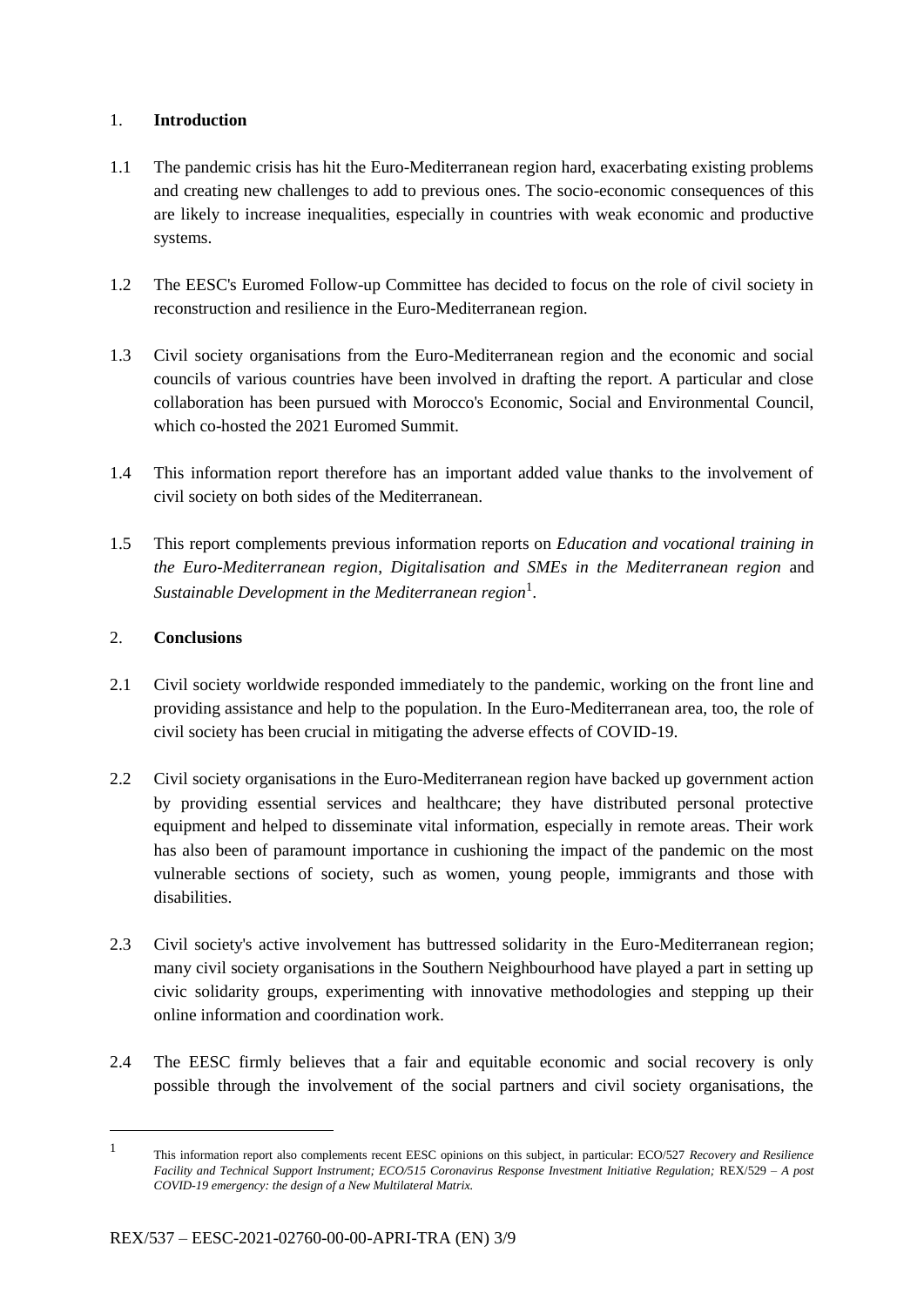private sector and, in particular, SMEs. The recovery of the Mediterranean area and the development of sustainable and resilient socio-economic models must be guided by principles such as respect for the rule of law, the protection of democratic values and social and human rights, the implementation of ILO core conventions, and a shared commitment to attaining the sustainable development and climate neutrality goals.

- 2.5 The EESC welcomes the adoption of the new Agenda for the Mediterranean and underscores the need for all measures in support of the recovery to serve the dual aims of development and improving the quality of life of the region's people.
- 2.6 A number of social, political, environmental, geopolitical and immigration challenges are currently concentrated in the Mediterranean that are key challenges not just for Europe but for the world as a whole. The EESC believes that the area's growing multidimensional challenges can only be grappled with through renewed and effective multilateralism supported by the European Union.
- 2.7 The impact of climate change is also affecting the Mediterranean area in the form of desertification, water scarcity and rising temperatures. The current crisis has cast into relief the need to strengthen common resilience and open up new cooperation initiatives on the environment and digitalisation. The EESC considers it useful, not least given the increasing civil society awareness and through greater stakeholder participation, to extend and reinforce initiatives such as WestMED so that they help achieve the climate and environment goals through blue economy models targeting job creation and the protection of the ecosystem and diversity.
- 2.8 Ten years on from the Arab Spring, the European Union has renewed its cooperation strategy with its Mediterranean neighbourhood. In this connection, the EESC sees the new Agenda for the Mediterranean as a key instrument for the social and economic recovery of the region following the COVID-19 crisis. The renewed partnership commitment must be tightly bound not only to economic and social challenges, but also to environmental, demographic and immigration ones, while fully respecting the Union's progress and founding values. The situation of health systems has proven fragile in many parts of the region, and the pandemic crisis is an important test that could also impinge on political stability.
- 2.9 The Mediterranean area's recovery and reconstruction programmes should put particular weight on the swift recovery of the tourism sector and especially of small- and medium-sized enterprises that employ more than half of the employees in the EU. A lingering impact of the crisis, including structural unemployment – especially of the young and women – would have serious social consequences.

## 3. **Recommendations**

3.1 The EU will make use of existing cooperation instruments and programmes to strengthen its dialogue with the Southern Neighbourhood. The European Economic and Social Committee recommends the broadest possible involvement of civil society organisations, through inclusive social and civil dialogue at all levels that takes into account the specific characteristics and roles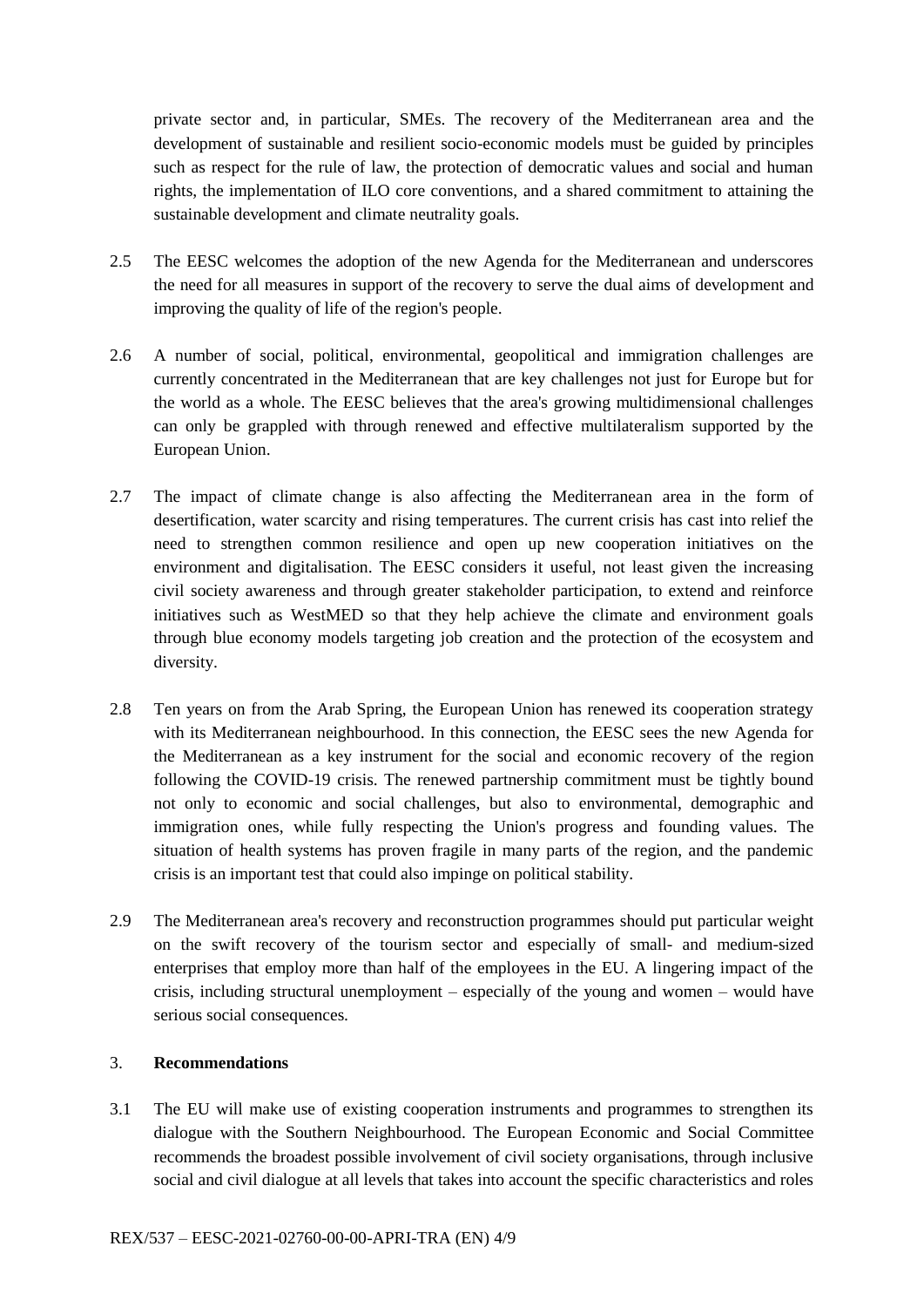of the various players involved and that emphasises their contribution to the design and implementation of the policies and measures needed to manage the impact of the current changes and crises, starting with the effects of climate change.

- 3.2 It is estimated that many countries in the Southern Neighbourhood will experience a fall in GDP per capita and have major challenges in confronting the growing social, economic and poverty risks. Economic and financial reconstruction plans are therefore needed, with measures in them that can also address the problems accounting for growing social insecurity.
- 3.3 The economic recovery of many countries in the Mediterranean neighbourhood very much hinges on the effectiveness of a proper vaccination campaign, and the EESC accordingly recommends the strengthening of COVAX, and the maximum logistical and supply support from the European institutions, also through bilateral agreements.
- 3.4 The EESC believes that the active involvement of civil society in the post-COVID-19 recovery will be instrumental in reaching goals such as improving people's quality of life and developing a new model of sustainable development. It therefore calls on the European institutions, using the partnership with the Southern Neighbourhood, to further strengthen all instruments for involving civil society organisations.
- 3.5 Civil society organisations have been at the vanguard of supporting the health and social response to the pandemic and their hands-on involvement has helped palliate the social and health fallout on the population. However, as the EESC has already pointed out, their ability to respond to society's needs is shaped by the reality that resources are often limited and can fluctuate. The EESC is convinced of the need to strengthen support mechanisms for civil society organisations, partly so as to better protect the most vulnerable groups afflicted particularly badly by the pandemic, such as young people, women, migrants and people with disabilities.
- 3.6 The EESC calls for further action by the European institutions in support of peace, democracies and respect for human rights in conflict areas in the Mediterranean neighbourhood. The conditions experienced by the populations in conflict areas have further deteriorated because of the pandemic and vigorous efforts are required to ensure a complete peace plan.
- 3.7 In view of the certainly difficult recovery from the pandemic crisis, the ongoing trade negotiations between the EU and Morocco and Tunisia, as well as the upcoming negotiations with Jordan, are becoming more important. The EU should take greater account of existing asymmetries and adequately accommodate its southern trading partners. The EESC calls for better involvement of civil society organisations and social partners in the negotiation processes and for a formal anchoring in the Treaties to enable them to make positive contributions to the trade relations between the partner countries, in particular, to ensure the implementation of the mandatory sustainability chapters of the upcoming trade agreements.
- 3.8 The EESC has already called in the past for digital skills to be bolstered on both sides of the Mediterranean. Following the adoption of the new strategy for the Mediterranean and with a view to post-pandemic reconstruction, the EESC points to the need to boost investment in digital infrastructure and support the digital transformation of SMEs as drivers of employment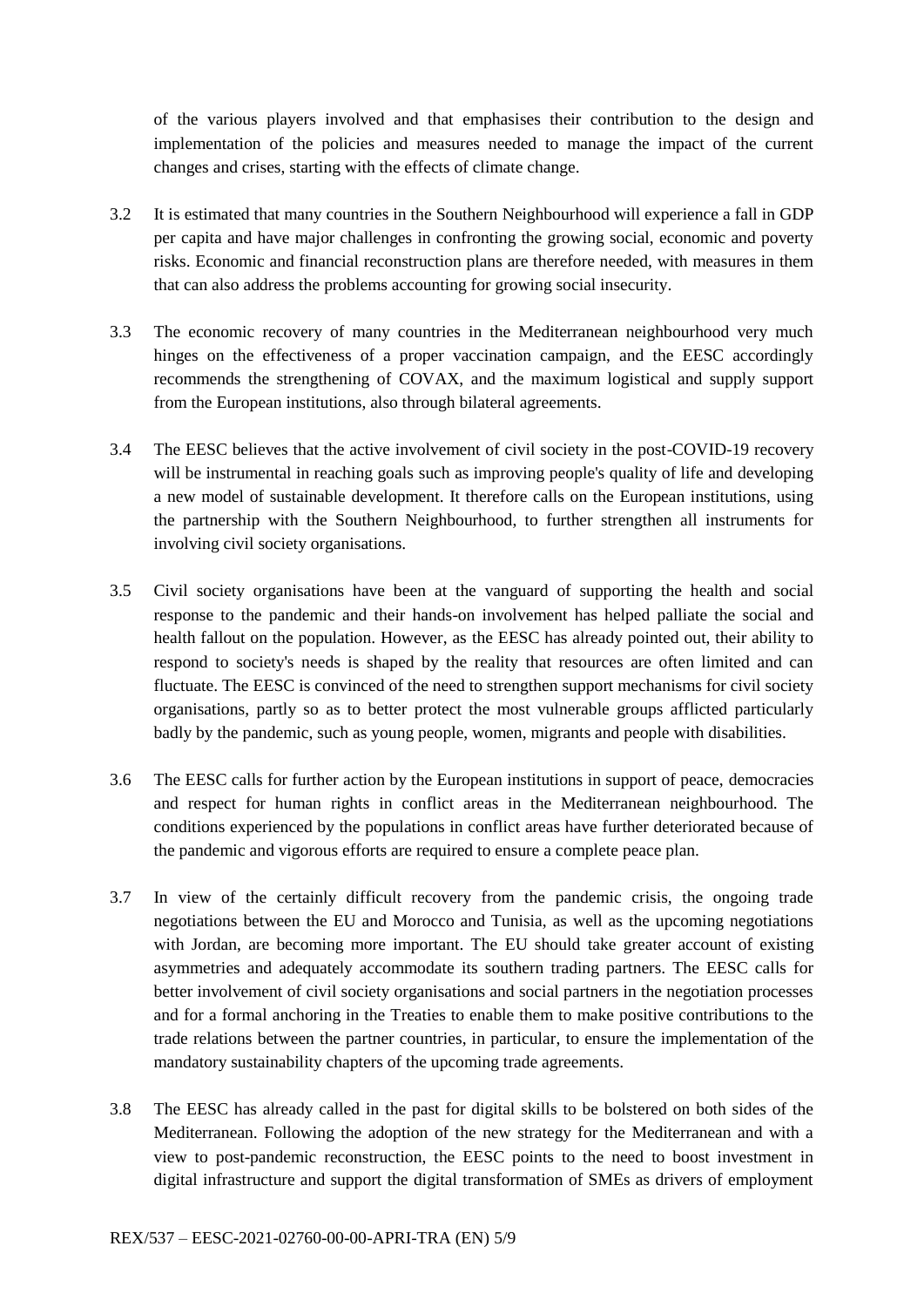and social development, including through the involvement of the social partners, acknowledging the potential of collective bargaining and social dialogue at the various levels.

# 4. **General comments**

- 4.1 The pandemic crisis has made the Mediterranean neighbourhood's difficulties worse: 25 years after the Barcelona Declaration and ten years after the Arab Spring, the Mediterranean's challenges remain colossal. The European Union and its partners in the Mediterranean region have recently decided to relaunch and strengthen cooperation through the ambitious new Agenda for the Mediterranean.
- 4.2 This is grounded in the conviction that only by working together and in a spirit of partnership can the strategic challenges of the future be successfully addressed in the interests of both sides. The Agenda includes a bespoke economic investment plan to support the Mediterranean Neighbourhood's socio-economic recovery in the period 2021-2027. The shared goal, as announced by High Representative Josep Borrell, is to build a peaceful, secure, more democratic, environmentally friendly, prosperous and inclusive Southern Neighbourhood.
- 4.3 *Bridging the Sea*<sup>2</sup>, a recent study published by the Med Dialogue for Rights and Equality, found that almost 63% of civil society organisations operating in the Southern Neighbourhood dealt with issues such as the consolidation of democracy and rights, while more than 53% dealt with, among other things, grappling with socio-economic inequalities. Their awareness of and attention to ecological and environmental issues is increasingly important. These figures confirm that a solid foundation exists and that support to civil society needs to be ramped up to better address the challenges of the future.
- 4.4 Civil society in the Southern Neighbourhood has increased its presence over the last two decades. Its active approach has enabled mitigation of the social and health consequences for the population, but at the same time brought to prominence the need for action to reinforce the capacity and skills of the population to function better.
- 4.5 The Mediterranean area, like the rest of the world, has undergone a severe economic and social shock as a result of the COVID-19 pandemic. The social and health consequences have been aggravated by the lack of adequate public health infrastructure, especially in the most fragile countries. The pandemic crisis has compounded the crises that already existed in a number of countries, the result of a series of factors such as already precarious economic and social trajectories, high unemployment and the consequences of conflicts in certain areas, such as Libya and Syria.
- 4.6 Governments in the Mediterranean region reacted immediately, albeit in very different ways, to contain the spread of the pandemic by putting support measures in place for workers and businesses, including in collaboration with the social partners and civil society organisations, although they were often insufficiently involved and in some cases not at all. To contain the

<sup>2</sup> [https://meddialogue.eu/wp-content/uploads/2021/02/Publication-Bridging-the-sea.pdf.](https://meddialogue.eu/wp-content/uploads/2021/02/Publication-Bridging-the-sea.pdf)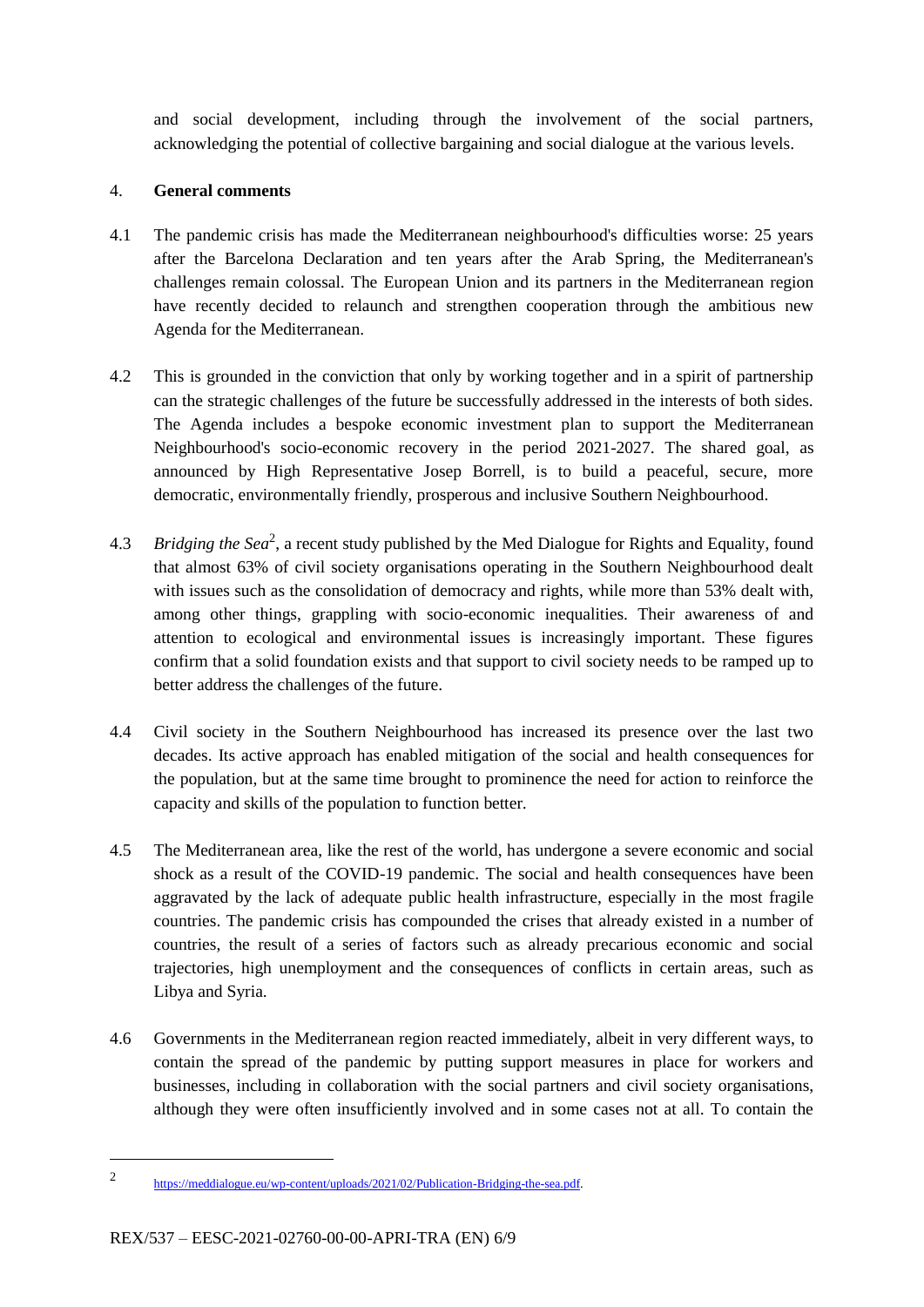effects of the pandemic, almost all countries in the Mediterranean area imposed lockdowns, like in Morocco, Egypt, Jordan and Lebanon, curfews and travel restrictions.

- 4.7 In the wake of the pandemic crisis, many governments in the area have put in place expansionary policies to address the economic crisis and support particular sectors by stimulating production and introducing tax and economic benefits and measures to attract investment.
- 4.8 The pandemic has engendered adverse economic consequences across the Mediterranean region, not just because of factors such as reduced internal and external demand and falling consumption, but also because of the worsening financial and public debt situation. Since the outbreak of the pandemic crisis, the region's governments have allocated additional resources to the health and economic systems to support certain sectors. The public deficits of almost all the countries in the Mediterranean region will increase considerably as a result.
- 4.9 The transport sector has been hard hit by the restrictive measures that have prevented or reduced international travel, making tourism one of the sectors worst affected by the pandemic. The OECD has estimated a contraction in the sector of between 45 and 70%, and a drop in international tourism of between 60 and  $80\%$ <sup>3</sup>. Tourism is one of the prime economic sectors for the Mediterranean countries and, according to the United Nations Conference on Trade and Development (UNCTAD), Egypt and Morocco will be among the countries most impacted worldwide<sup>4</sup>.
- 4.10 Micro and small- and medium-sized enterprises and the self-employed are one of the important components of the economy of the countries on the southern shore. They have seen a significant reduction in their turnover and most of them have been forced to reduce the number of employees. In this regard, structural measures will be needed to help SMEs emerge from the crisis and to grow and innovate by addressing the dual challenge of digitalisation and decarbonisation.
- 4.11 Although the pandemic crisis in the Mediterranean region has affected all social groups, the worst hit have particularly been: young people, due to the worsening of the labour market and the lockdown measures for schools and universities; women employed, in some areas such as the Southern Neighbourhood, primarily in the informal economy, agriculture and in a tourism sector severely affected by lockdown measures; vulnerable groups such as informal workers and refugees, who are often not beneficiaries of social protection measures, and people with disabilities, due to the often poor services.
- 4.12 In some parts of the Southern Neighbourhood, factors such as water scarcity and poor access to sanitation have exacerbated the impact of the pandemic, especially in the most socially isolated strata, conflict areas and refugee camps.

<sup>3</sup> [https://read.oecd-ilibrary.org/view/?ref=124\\_124984-7uf8nm95se&title=Covid-](https://read.oecd-ilibrary.org/view/?ref=124_124984-7uf8nm95se&title=Covid-19_Tourism_Policy_Responses&_ga=2.143901749.1647750476.1622806508-1692148678.1622806341)[19\\_Tourism\\_Policy\\_Responses&\\_ga=2.143901749.1647750476.1622806508-1692148678.1622806341.](https://read.oecd-ilibrary.org/view/?ref=124_124984-7uf8nm95se&title=Covid-19_Tourism_Policy_Responses&_ga=2.143901749.1647750476.1622806508-1692148678.1622806341) 

<sup>4</sup> [https://unctad.org/system/files/official-document/ditcinf2020d3\\_en.pdf.](https://unctad.org/system/files/official-document/ditcinf2020d3_en.pdf)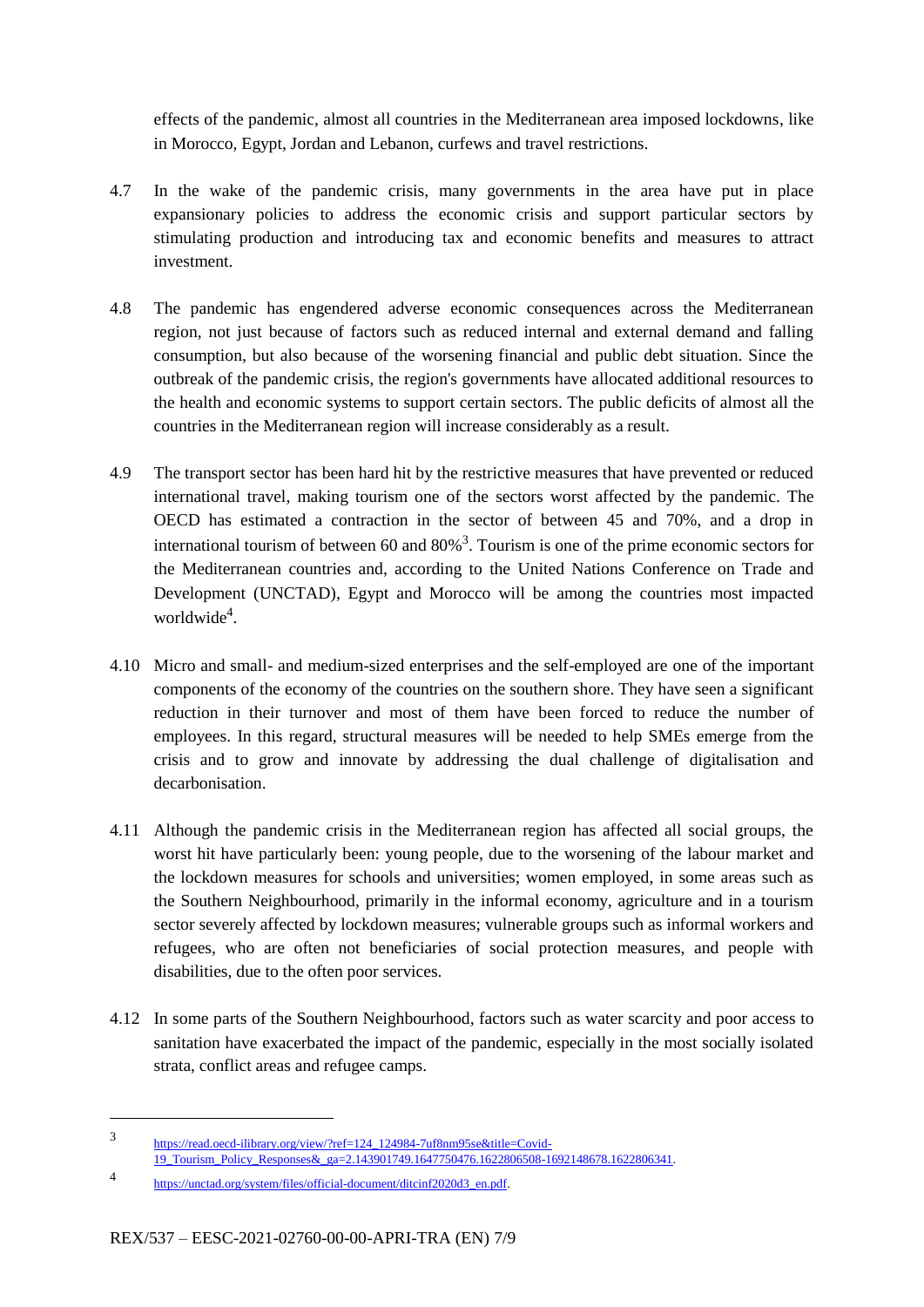## 5. **Challenges and opportunities**

- 5.1 As highlighted by the secretary general of the Union for the Mediterranean<sup>5</sup>, the current health crisis is jeopardising the area's socio-economic progress of recent years. Nevertheless, the crisis is an opportunity to strengthen integration and make economies more resilient.
- 5.2 The role of civil society in the Euro-Mediterranean region is of paramount importance in building a fairer and more inclusive society after the pandemic; similarly, as highlighted at the Porto Social<sup>6</sup> Summit, the active involvement of the social partners and civil society organisations is crucial in making sure no-one is left behind and for the effective implementation of the European Pillar of Social Rights.
- 5.3 COVID-19 and related measures put civil society sustainability at risk. Governments and many donors have suspended grants and have frozen funding, redirecting funds to COVID-19 relief efforts. The result is threatening CSO's already fragile sustainability, the possibility to continue serving communities, and the jobs of many civil society workers, although there are big expectations of CSOs. The EESC stresses that organisational sustainability grants and core support funding is crucial for CSOs to adapt to rapidly changing situations and to continue operations during crises.
- 5.4 The EESC has highlighted the fact that the Mediterranean is one of the parts of the world most vulnerable to the impacts of climate change. COVID-19 has adversely affected the social situation and development, making the adoption of sustainable development and green economy strategies a matter of urgency.
- 5.5 The adoption of recovery plans in the Mediterranean area constitutes a potential opportunity to ensure the region's economic, social and environmental development. It is essential to link development opportunities with adherence to principles such as solidarity, combating inequalities and safeguarding and respecting the rule of law. Active civil society involvement is essential if all the goals are to be attained.
- 5.6 Future post-COVID-19 reconstruction plans, alongside economic growth, should occupy an important place in the Southern Neighbourhood in measures to contain environmental problems associated with climate change, water scarcity, desertification and pollution. Environmental conservation and protection measures could have a positive impact in the Mediterranean region by diversifying the economy and creating quality jobs.
- 5.7 The EESC has already highlighted the need to promote a just transition in the Mediterranean area, partly to bring benefits in terms of health, education and gender. In order to ensure a recovery effectively geared to the principles of the transition and digitalisation, it will be crucial to promote awareness-raising and the development of particular entrepreneurial mindsets and digital skills.

<sup>5</sup> [UfM Foreign Affairs Ministers set priority areas for stronger cooperation and integration in the Euro-Mediterranean region –](https://ufmsecretariat.org/5th-regional-forum-news/) Union for the Mediterranean – [UfM \(ufmsecretariat.org\).](https://ufmsecretariat.org/5th-regional-forum-news/)

<sup>6</sup> [https://www.2021portugal.eu/en/porto-social-summit/porto-social-commitment/.](https://www.2021portugal.eu/en/porto-social-summit/porto-social-commitment/)